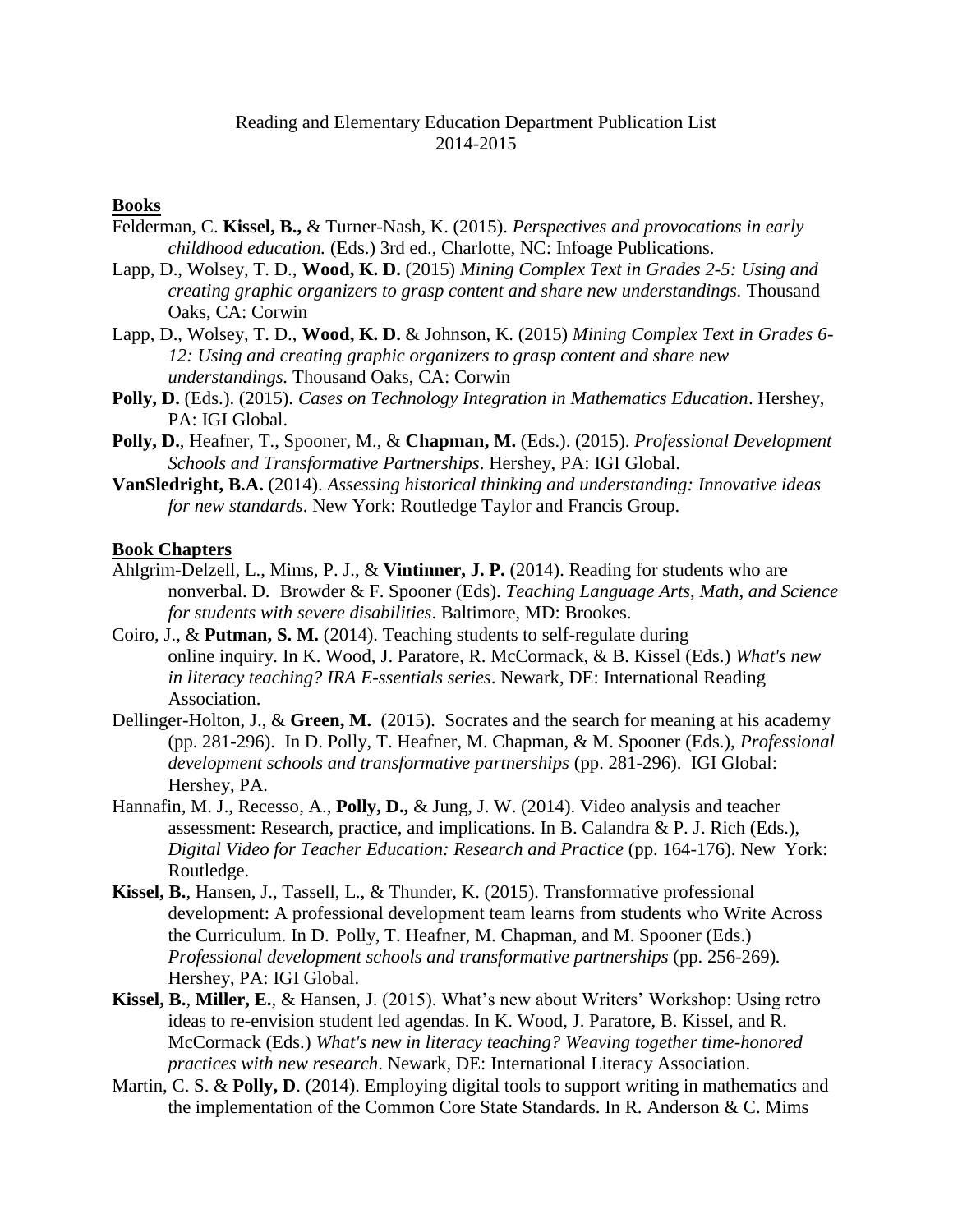(Eds.), *Digital Tools for Writing Instruction in K-12 Settings: Student Perception and Experience* (pp. 419-430). Hershey, PA: IGI Global. DOI: 10.4018/978-1-4666-5982- 7.ch021.

- Martin, C.S. & **Polly, D.** (2015). Using the AMC Anywhere web-based assessment system to examine primary students' understanding of number sense. In D. Polly (Ed.), *Cases on Technology Integration in Mathematics Education* (pp. 366-377). Hershey: PA: IGI Global. DOI: 10.4018/978-1-4666-6497-5.ch018.
- **Miller, E.**, Roberts, H. & Silver, H. **(2015).** Writers workshop in pre-kindergarten: Cultivating teacher leadership and multi-generational literacy achievement in a state and federally subsidized pre-school program. In Felderman, Kissel, B. & Nash, K. (Eds). *Perspectives and Provocations in Early Childhood Education*, Volume 3. Urbana, IL: National Council of Teachers of English.
- **Miller, E.** (2014). Whiteness, discourse and early childhood: An ethnographic study of three children's construction of race in home and community settings. In Kabuto, B. & Martens, P. (Eds.). *Linking families, learning, and schooling: Parent researcher Perspectives*. Urbana, IL: National Council of Teachers of English.
- **Mraz, M., & Kissel, B.** (2014). Current models of effective professional development in early childhood education. In D. J. Quatroche, S. Kragler, L. Martin, & K. L. Bauserman (Eds.). *The handbook of professional development, PK-12: Successful models and practices* (pp. 174-188)*.* NY: Guilford.
- **Mraz, M.** & **Kissel, B.** (2014). Professional development in early childhood education: Models and recommendations. In L. Martin, S. Kragler, D. Quatroce, and K. Bauserman (Eds.) *The handbook of research in professional development* (pp. 174-188)*.* New York: The Guilford Press.
- Passe, J., **Good, A.**, & Libresco, A. (2014). Social studies in the age of accountability: The two are not mutually exclusive. In A. Libresco, J. Alleman, S. Field, & J. Passe (Eds.), *Exemplary elementary social studies*. Charlotte: Information Age Publishing.
- **Polly, D.**, Little, M., & Rodgers, E. (2015). Leveraging interactive clickers as a tool for formative assessment in elementary school mathematics. In D. Polly (Ed.), *Cases on Technology Integration in Mathematics Education* (pp. 331-350). Hershey: PA: IGI Global. doi: 10.4018/978-1-4666-6497-5.ch016.
- **Polly, D.,** Hill, T., & Vuljanic, T. (2015). Students' experiences composing and decomposing two-dimensional shapes in first and second grade mathematics classrooms. In D. Polly (Ed.), *Cases on Technology Integration in Mathematics Education* (pp. 121-142). Hershey: PA: IGI Global. doi: 10.4018/978-1-4666-6497-5.ch006.
- **Polly, D.** (2015). Leveraging asynchronous online instruction to develop elementary school mathematics teacher-leaders. In P. Ordonez de Pablos, M. D. Lytras, & R. D. Tennyson (Eds.), *Assessing the Role of Mobile Technologies and Distance Learning in Higher Education* (pp. 81-102). Hershey: PA: IGI Global.
- **Polly, D**., Spooner, M. C., & **Chapman, M. W** (2015). Developing a more systematic approach to Professional Development School partnerships: The case of PDS efforts at a large urban university. In D. Polly, T. Heafner, M. C. Spooner, & M. W. Chapman (Eds.), *Professional Development Schools and Transformative Partnerships* (pp. 22-29). Hershey: PA: IGI Global. DOI: 10.4018/978-1-4666-6367-1.ch002
- Polly, D. (2015). Establishing a Professional Development School partnership to address students' learning needs in elementary school mathematics. In D. Polly, T. Heafner, M.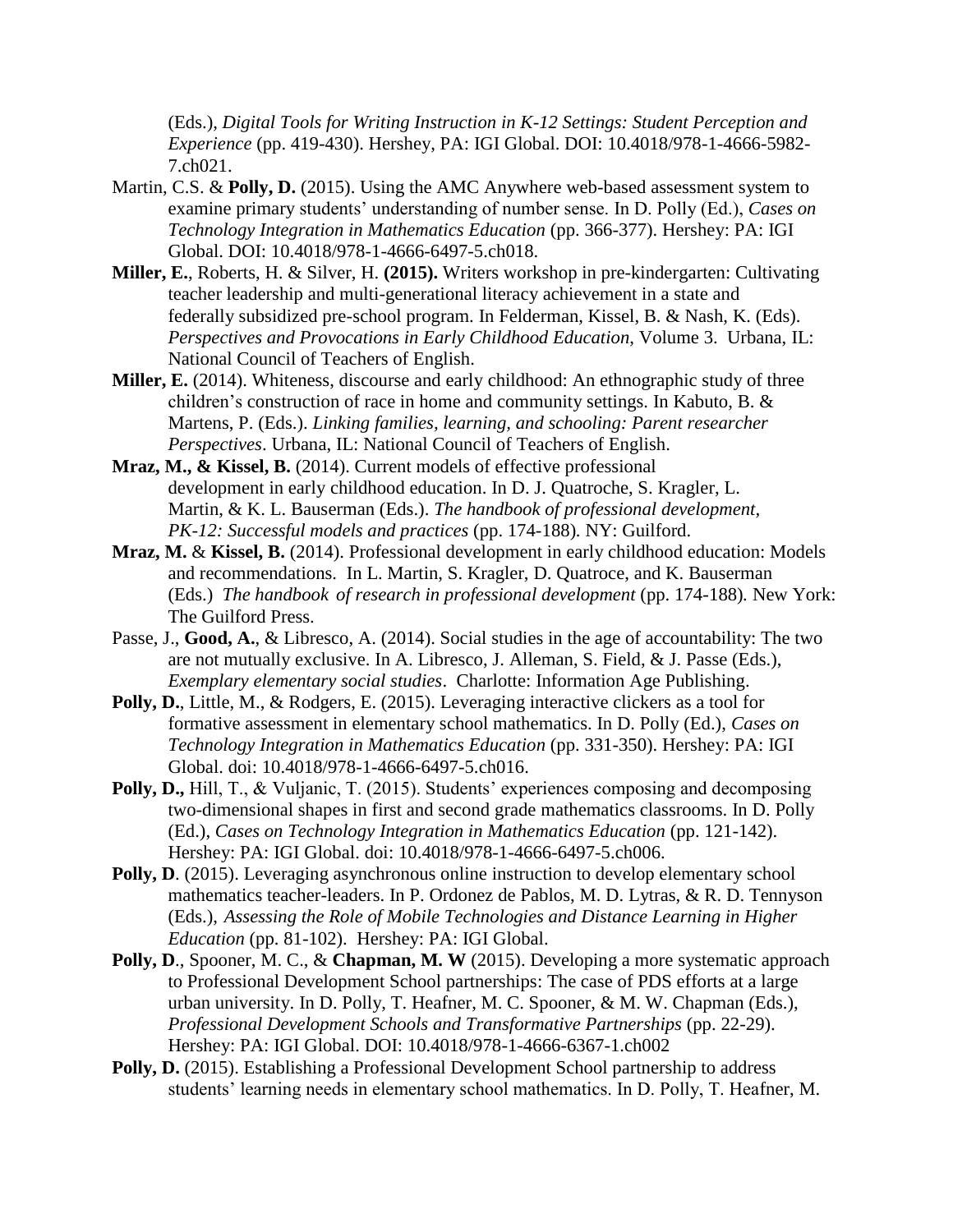C. Spooner, & M. W. Chapman (Eds.), *Professional Development Schools and Transformative Partnerships* (pp. 245-254). Hershey: PA: IGI Global. DOI: 10.4018/978-1-4666-6367-1.ch017

- Popejoy, K., **Good, A. J**., **Rock, T., & Vintinner, J. P.** (2015). Integrated methods block: Transforming elementary teacher preparation through the integration of content methods and early clinical experiences. In D. Polly, T. Heafner, M. Chapman, & M. Spooner (Eds.), *Professional development schools and transformative partnerships* (pp. 228- 244). Hershey, PA: IGI Global.
- **Putman, M.**, **Kissel, B.**, **Vintinner, J.**, **Good, A.** (2015). Online Learning in K-College Classrooms: Students and teachers establish social, cognitive, and teaching presences in digital spaces. In Heafner, T., Hartshorne, R., & Petty, P. (Eds.). *Exploring the effectiveness of online education in K-12 environments* (pp. 191-211). Hershey, PA: IGI Global.
- Putman, S. M., Cassady, J. C., Smith, L. L., & Heller, M. L. (2015). Removing barriers: Using a PDS model to enable collaborative community and school partnerships to serve at-risk students. In D. Polly, T. Heafner, M. C. Spooner, & M. Chapman (Eds.) *Professional Development Schools and Transformative Partnerships* (pp. 157-174). Hershey, PA: IGI Global.
- **Rock, T.** & Heafner, T. (2014). The Professional Development School: Fertile Ground for Service-learning Initiatives. In Polly, D., Heafner, T. & Chapman, M (Eds.), *Professional Development Schools and Transformative Partnerships*. Hershey, PA: IGI Global
- **Taylor, D. B.**, **Vintinner, J. P.,** & **Wood, K. D.** (2014). Professional Development 1.5: Two Models for Helping Teachers Implement Digital Tools in Writing Pedagogy. In R. Anderson, & C. Mims (Eds.) *Handbook of Research on Digital Tools for Writing Instruction in K-12 Settings* (pp. 567-588). Hershey, PA: Information Science Reference.
- **VanSledright, B.** (2015). Assessment for learning in the history classroom. In K. Ercikan & P. Seixas, Eds.), *New directions in assessing historical thinking (pp. 75-88)*. New York: Routledge, Taylor and Francis Group.
- Wolsey, T. D., **Wood, K. D.** &, Lapp, D (2014) Conversation, collaboration and the common core: Strategies for learning together. In K. Wood, J. Paratore, B. Kissel, and R. McCormack (Eds.) *What's new in literacy teaching? IRA E-ssentials series.* Newark, DE: International Reading Association.
- **Wood, K**., **Kissel, B.**, & Haag, K. (2014). What happens after the staff development is over? A model for self-coaching in literacy. In K. Wood, J. Paratore, B. Kissel, and R. McCormack (Eds.) *What's new in literacy teaching? IRA E-ssentials series.* Newark, DE: International Reading Association.

## **Articles in Journals**

- **Byker, E.J.** (2015). Teaching for 'global telephony': A case study of a community school for India's 21st century. *Policy Futures in Education.*
- **Byker, E. J.** (2014). ICT in India's elementary schools: The vision and realities. *International Education Journal, 13*(2), 27-40.
- **Byker, E.J.** (2014) Needing TPACK without knowing it: Integrating educational technology in social studies. *Social Studies Research and Practice, 9*(3), 106-117.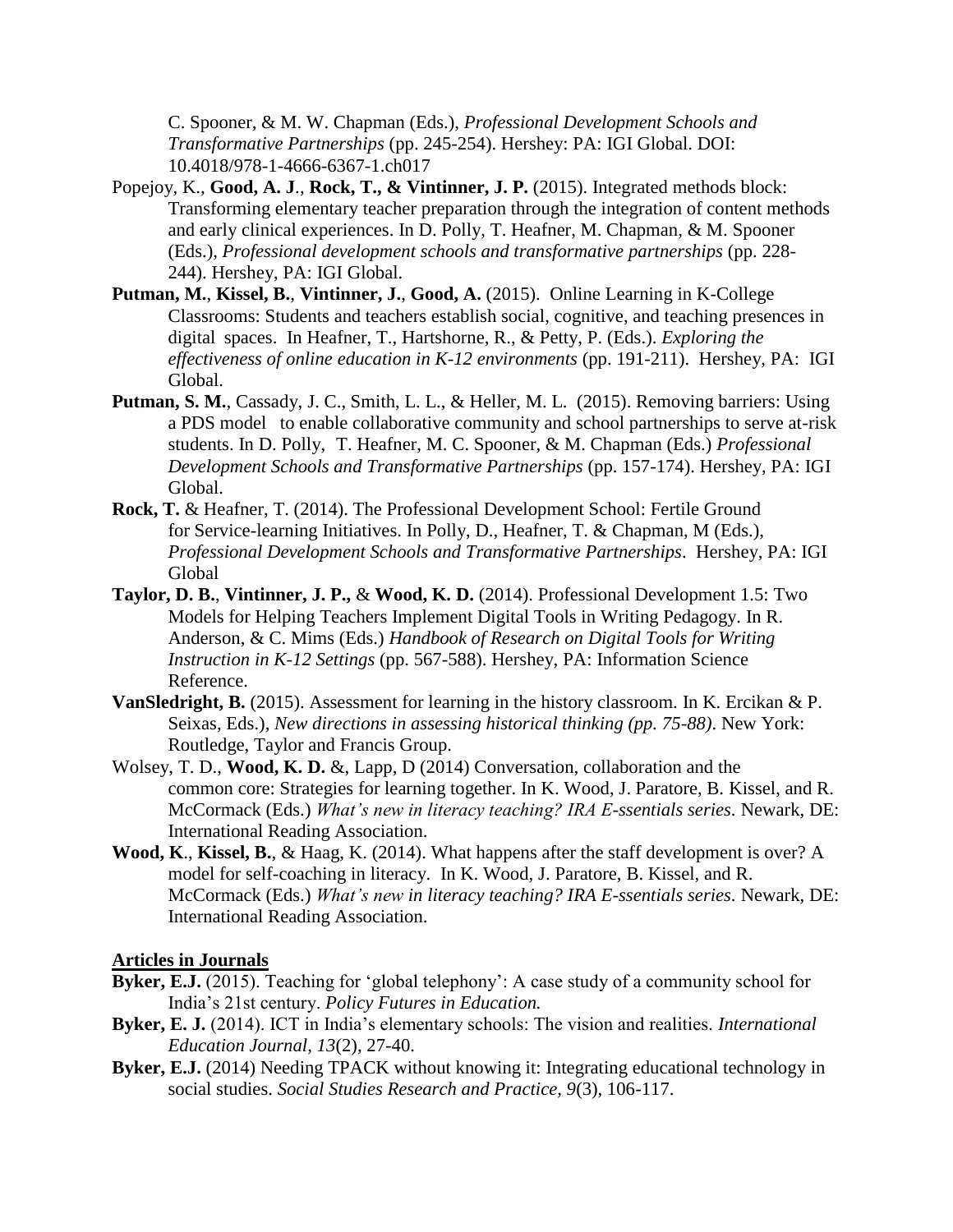- **Byker, E. J.** (2014). ICT oriented toward nyaya: Community computing in India' s slums. *International Journal of Education and Development using ICT, 10*(2), 19-28.
- **Byker, E. J.** (2014). Sociotechnical narratives in rural, high-poverty elementary schools: Comparative findings from East Texas and South India. *International Journal of Education and Development using ICT, 10*(2), 29-40.
- **Byker, E. J.** (2014). Instructional technology and school ethos: A primary school model in Southwest England. *World Journal of Educational Technology*, *6*(1).
- **Cash, A. H.**, Cabell, S. Q., Hamre, B. K., DeCoster, J., & Pianta, R. C. (2015). Relating prekindergarten teacher beliefs and knowledge to children's language and literacy development *Teaching and Teacher Education,48*, 97-105 *doi:10.1016/ j.tate.2015.02.003*
- **Cash, A. H.**, Bradshaw, C. P., & Leaf, P. J. (2014). Observations of student behavior problems in nonclassroom settings: A multilevel examination of location, density, and school context. *The Journal of Early Adolescence, online,* 1-31. doi: 10.1177/ 0272431614562835
- **Cash, A. H.** & Pianta, R. C. (2014). The role of scheduling in observation protocols for rating teacher-child interactions in pre-kindergarten classrooms. *School Psychology Review, 43*(4), 428-449*.*
- Hinson, J., & Samuel, J. (2014). From mundane to mobile: Best practices for changing static content into interactive learning*. Journal of Applied Learning Technology, 4*(3).
- Hutchison, C. B., Wiggan, G. & **Starker, T.** (2014). Curriculum violence and its reverse: The under-education of teachers in a pluralistic society and its implications for the education of minority students. *Insights on Learning Disabilities, 11*(1), 85-110.
- Iyengar, R., Witenstein, M. A., & **Byker, E. J.** (2014). Comparative perspectives on teacher education in South Asia. In Alexander W. Wiseman , Emily Anderson (ed.) *Annual Review of Comparative and International Education 2014* (pp. 99-106). doi: 10.1108/S1479-3679\_2014\_0000025010
- **Medina, A. L., Hathaway, J. I., & Pilonieta, P.** (2015). How preservice teachers' study abroad experiences lead to changes in perceptions of English Language Learners. *Frontiers: The Interdisciplinary Journal of Study Abroad, 25*, 73-90.
- **Miller, E.** (2015). Discourses of whiteness and blackness: An ethnographic study of three young children learning to be white. *Ethnography and Education, 10* (2), 137-153
- Nash, K. & **Miller, E.** (2015). Reifying and resisting racism from early childhood to young adulthood: Implications for early childhood education. *The Urban Review, 47*(1), 184- 208.
- Pas, E. T., **Cash, A. H.**, O'Brennan, L., Debnam, K. J., & Bradshaw, C. P. (2015). Profiles of classroom behavior in high schools: Associations with teacher behavior management strategies and classroom composition. *Journal of School Psychology, 53*, 137-148. doi:10.1016/j.jsp.2014.12.005
- **Pilonieta, P.**, Shue, P., & **Kissel, B.** (2014). Reading books, writing books: Reading and writing come together in a dual language pre-k classroom. *Young Children, 69*(3), 14-21.
- **Polly, D.** (2014). Elementary school teachers' use of technology during mathematics teaching. *Computers in the Schools: Interdisciplinary Journal of Practice, Theory, and Applied Research*, *31*(4), 271-292. doi**:**10.1080/07380569.2014.969079.
- **Polly, D.**, Wang, C., McGee, J.R., Lambert, R.G., Martin, C.S., Pugalee, D.K. (2014). Examining the influence of a curriculum-based elementary mathematics professional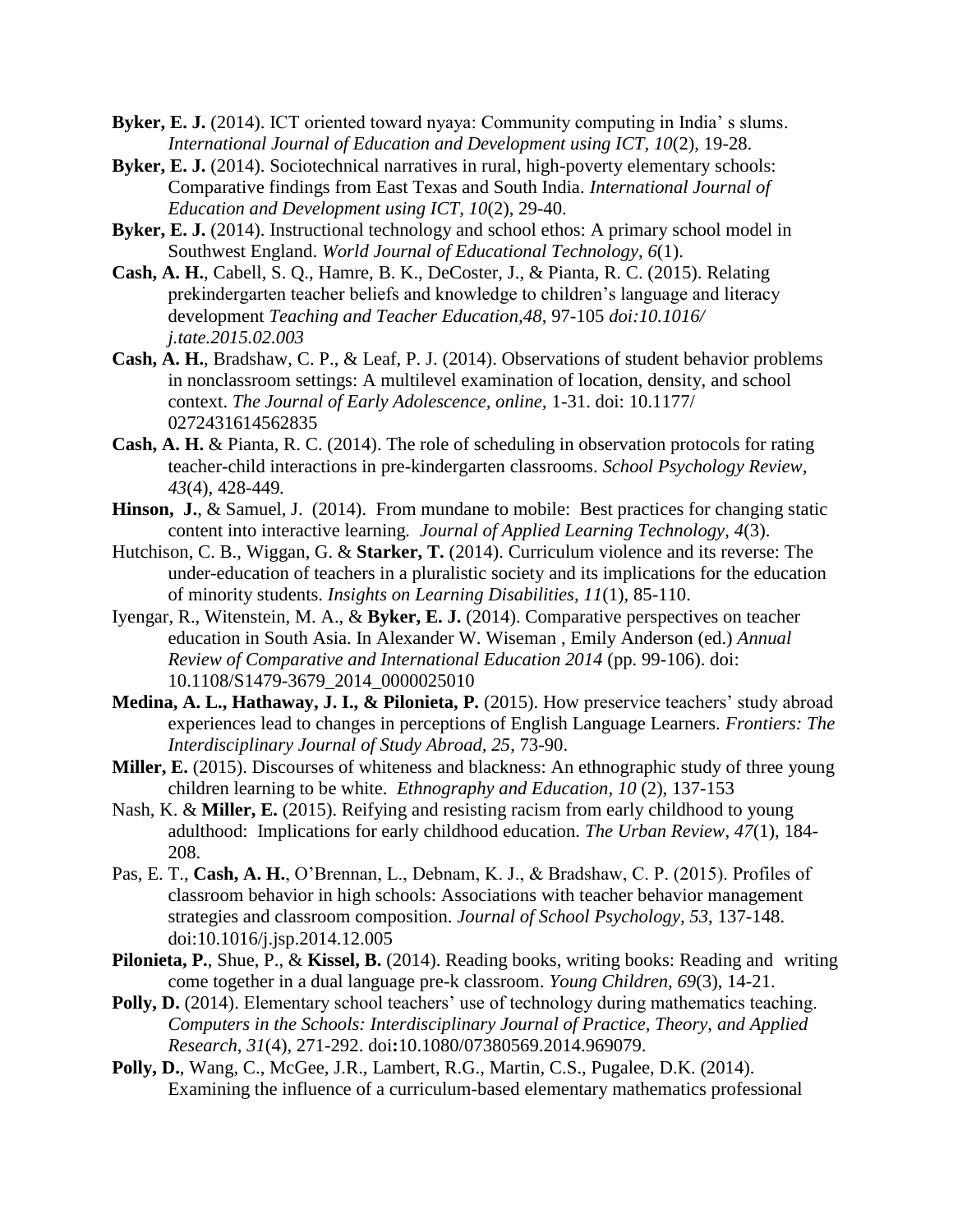development program. *Journal of Research in Childhood Education*, *28*(3), 327-343. doi: 10.1080/02568543.2014.913276.

- Polly, D. (2014). Deepening pre-service teachers' knowledge of technology, pedagogy, and content (TPACK) in an elementary school mathematics methods course. *Journal of Computers in Mathematics and Science Teaching*. *33*(2), 233-250.
- **VanSledright, B.**, & Reddy, K. (2014). Changing epistemic beliefs? An exploratory study of cognition among prospective history teachers. *Revista Tempo e Argumento*, 6 (11), 28-68. (Available in English and Portugese online at

http://revistas.udesc.br/index.php/tempo/issue/current/showToc).

**VanSledright, B.** (2014, September). So what are your epistemic beliefs about history anyway? Research snapshots. *THEN/HiER: The History Education Network E-Bulletin 61* (September). [Available online at http://thenhier.ca/en/content/thenhier-publications]

# **Other Publications**

- **Coleman, E.R.** (2014). *From graduate student to faculty member: Can passion survive the tenure process?* In J. Settlage & A. Johnston (Eds.), *Proceedings of the Science Education at the Crossroads Conference* (pp. 22-23). Portland, OR [Available online at www.sciedxroads.org/proceedings2014.html].
- **Green, M., & Piel, J. A.** (2015). *Overcoming misconceptions and improving knowledge of arithmetic in elementary education undergraduates: A longitudinal study.* Proceedings of the International Technology, Education, and Development Conference 2015 (pp. 6541-6546). Madrid, Spain,
- **Kissel, B.** & **Vintinner, J.** (2015). *Online reading comprehension: The recursive nature of online reading and assessment possibilities.* Report for the National Assessment of Educational Progress (NAEP). Washington, D.C.: U.S. Department of Education.
- Ledet, J., **Hinson, J.,** Lawson, A. & Diack, M. (2015). The impact of simSchool on self-efficacy of pre-service teachers enrolled in a mathematics class. In D. Slykhuis & G. Marks (Eds.), *Proceedings of Society for Information Technology & Teacher Education International Conference 2015* (pp. 798-802). Chesapeake, VA: Association for the Advancement of Computing in Education (AACE).
- Pugalee, D. K., Stephan, M., Cifarelli, V., **Polly, D.,** & Raja, S. (2015). Teachers' decision making using data from online assessment recording system. In D. Slykhuis & G. Marks (Eds.), *Proceedings of the 2015 Society for Information Technology and Teacher Education Conference*, 2754-2757.
- **Putman, M.** (2015, March). Evaluating Online Information Critically. Reading Today Online. Newark, DE: International Reading Association. http://www.reading.org/literacydaily/post/engage/2015/03/27/evaluating-onlineinformation-critically
- **Putman, M.** (2014, August). Creating Collaborative Spaces Using Padlet. Reading Today Online. Newark, DE: International Reading Association. http://www.reading.org/literacy-daily/post/engage/2014/08/08/creating-collaborative spaces-using-padlet
- Williams, N., **Good, A., & Byker, E.** (2015). Tweeting as civic agency: What is the role of social media in elementary social studies methods? *Proceedings of Society for Information Technology & Teacher Education International Conference 2015.*  Chesapeake, VA: AACE.